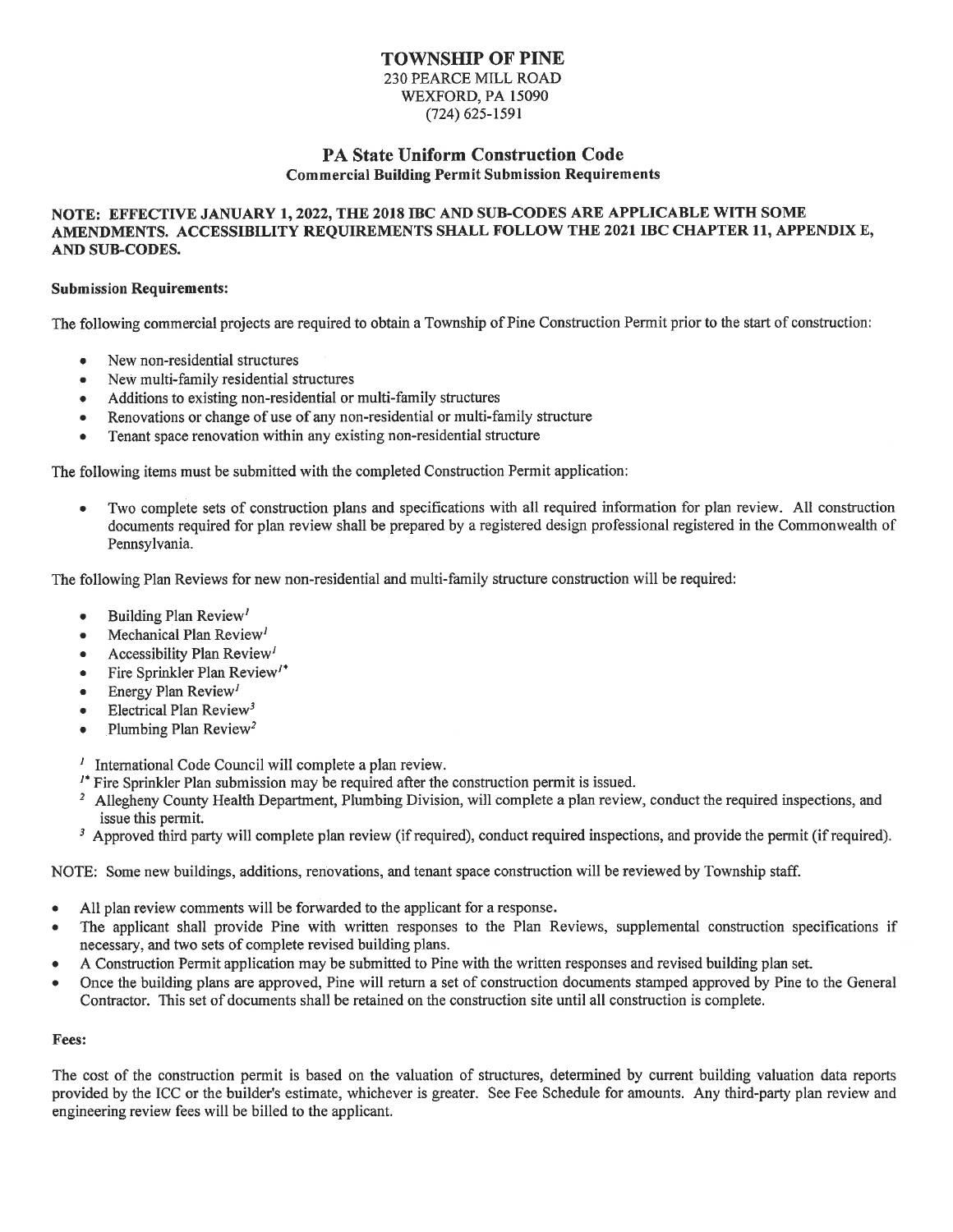### **TOWNSHIP OF PINE 230 PEARCE MILL ROAD** WEXFORD, PA 15090  $(724)$  625-1591

## **PA State Uniform Construction Code Additional Permits and Procedures**

The following additional permits and procedures may be required prior to the issuance of a construction and/or occupancy permit for a new non-residential structure:

#### **Fire Alarm System Permit:**

A complete set of signed and sealed construction documents and specifications shall be submitted with the application for a fire alarm system installation permit.

#### **Knox Box:**

- 1. A Knox Box is required for a building with a monitored alarm system.
- Contact the Township Fire Marshal to receive a Knox order form.  $2.$
- Schedule a meeting with the Fire Marshal to determine an acceptable Knox Box location, learn specific installation requirements  $3.$ and have the order form signed.

#### **Fire/Building Alarm Acceptance Testing:**

- $1<sup>1</sup>$ A record of completion must be submitted to the Township at least one day prior to the requested acceptance test date.
- $2.$ The record of completion must indicate that an alarm system maintenance contract between the building owner and alarm company has been signed.

#### **Kitchen Fire Suppression Systems:**

- 1. An installation permit is required for commercial kitchen suppression systems. Construction documents detailing the location and type of system must be submitted with the application. Manufacturers' product information sheets on the system that is to be installed will also be accepted.
- $2.$ An acceptance test must be witnessed by the Fire Marshal prior to the issuance of an occupancy permit.
- 3. Information on the suppression system must be submitted to the Fire Marshal before the acceptance test date.

#### **Alternative Fire Suppression Systems:**

An installation permit is required for any alternative suppression systems that are installed. Information from the manufacturer on the system must be submitted along with a description of the system location and purpose.

#### **Sign Permit:**

Commercial business/tenant signs require the submission and approval of a sign permit application before the placement of a sign

#### **Business Registration:**

Commercial contractors are required to register with the Township of Pine. Any commercial tenant is required to register before the issuance of an occupancy permit.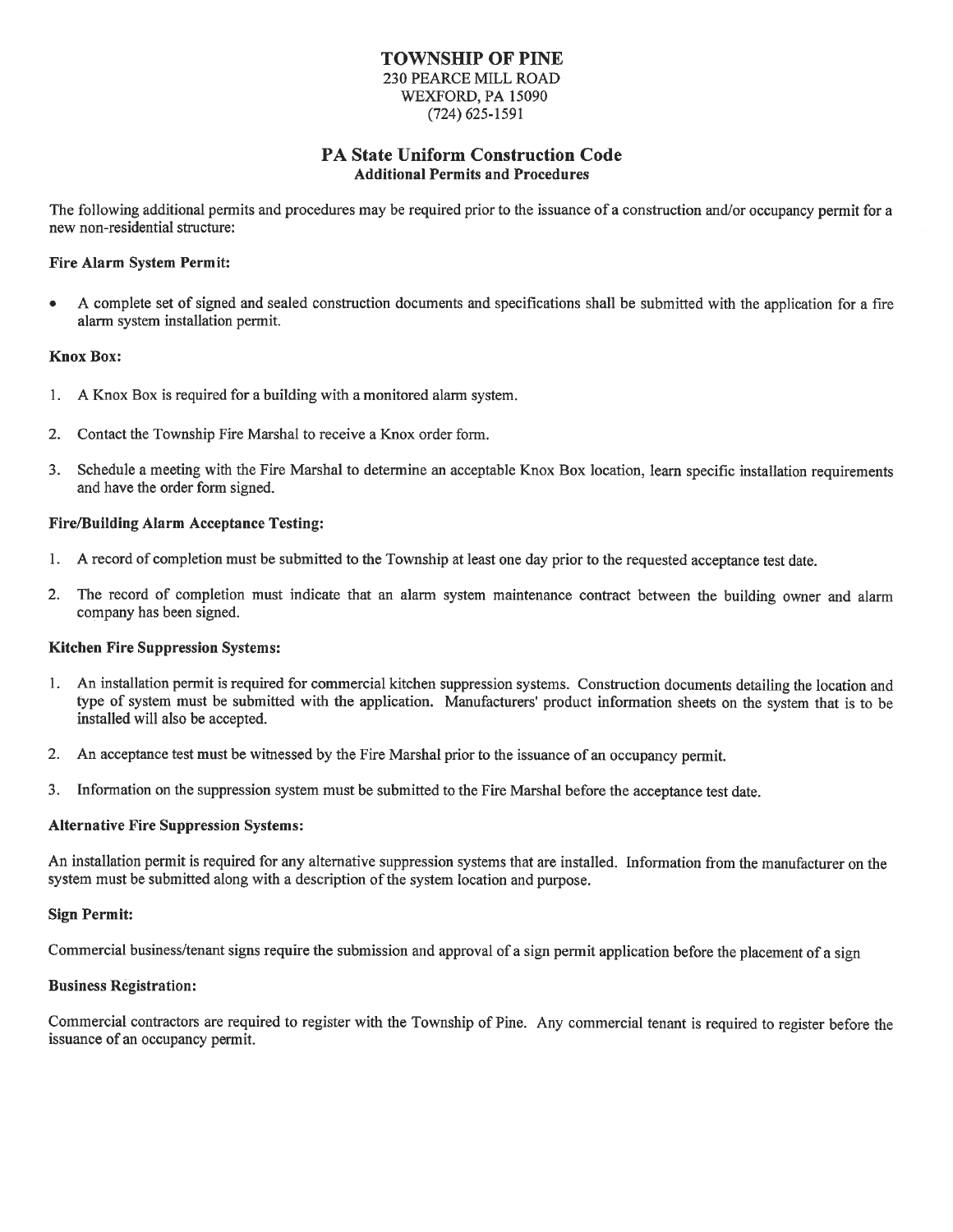### **TOWNSHIP OF PINE 230 PEARCE MILL ROAD** WEXFORD, PA 15090  $(724)$  625-1591

# **PA State Uniform Construction Code Commercial Inspection Schedule**

All inspection requests must be scheduled by 3:00 pm to obtain a next-day inspection.

The following are the construction inspections required by the Township of Pine<sup>1</sup>:

- 1. Footer: Conducted before concrete pour but after steel rebar is installed.
- Foundation: Conducted after foundation is construction, including sill anchor installation, but before backfilling occurs.  $2.$
- $3<sub>1</sub>$ Concrete Floors: Scheduled before placing any concrete floor slabs for ground or sub-grade (basement) floors.
- 4. Reinforced Masonry: Conducted as concrete masonry units or poured concrete walls are prepared and after steel reinforcement is in place.
- 5. Rough Framing: Scheduled before concealing framing members.
- Energy Conservation: Before concealing the wall. 6.
- Mechanical Rough-In: Completed before concealing HVAC distributing system. 7.
- Fire Partition Walls: Completed after gypsum board is installed on walls between adjacent spaces in structures where two or 8. more tenants occupy leased space or along corridors within multi-tenant structures (fire separated).
- 9. Fire Alarm System: Contact Township Fire Marshal to schedule inspection.
- 10. Fire Suppression System: Contact Township Fire Marshal to schedule inspection, Hydrostatic and visual inspections required.
- 11. Stormwater: Conducted after building roof drains are installed and connected to the on-site stormwater detention system, prior to preparing the site for final grading.
- 12. Final & Accessibility: Scheduled after construction is completed, final plumbing and electrical inspections are satisfactorily completed, the fire alarm and fire sprinkler systems are certified, and the structure is ready for occupancy.
- 13. Special Inspection (*Concrete*): Conducted as specified per Chapter 17 of the 2015 International Building Code and/or ACI 318
- 14. Special Inspection (Soils): Conducted by a registered professional engineer, selected by the developer and approved by the Township, to verify the soil bearing capacity beneath the building's foundation prior to placing cast in place concrete or any preengineering building foundation system.
- 15. Special Inspection (Structural Steel): As specified per Chapter 17 of the 2015 International Building Code.

Copies of all third-party inspection reports (cylinder testing, welding inspections, soils testing reports, and on-site erection/installation) and inspection approvals should be sent to the Township of Pine.

All the above listed inspections are for reference, and all work performed must comply with all Township Codes, approvals, and Commonwealth and Federal regulations.

<sup>&</sup>lt;sup>1</sup> Contact Allegheny County Health Department, Plumbing Division, the municipal sanitary sewer authority, and the selected thirdparty electrical inspector to obtain the required construction inspections.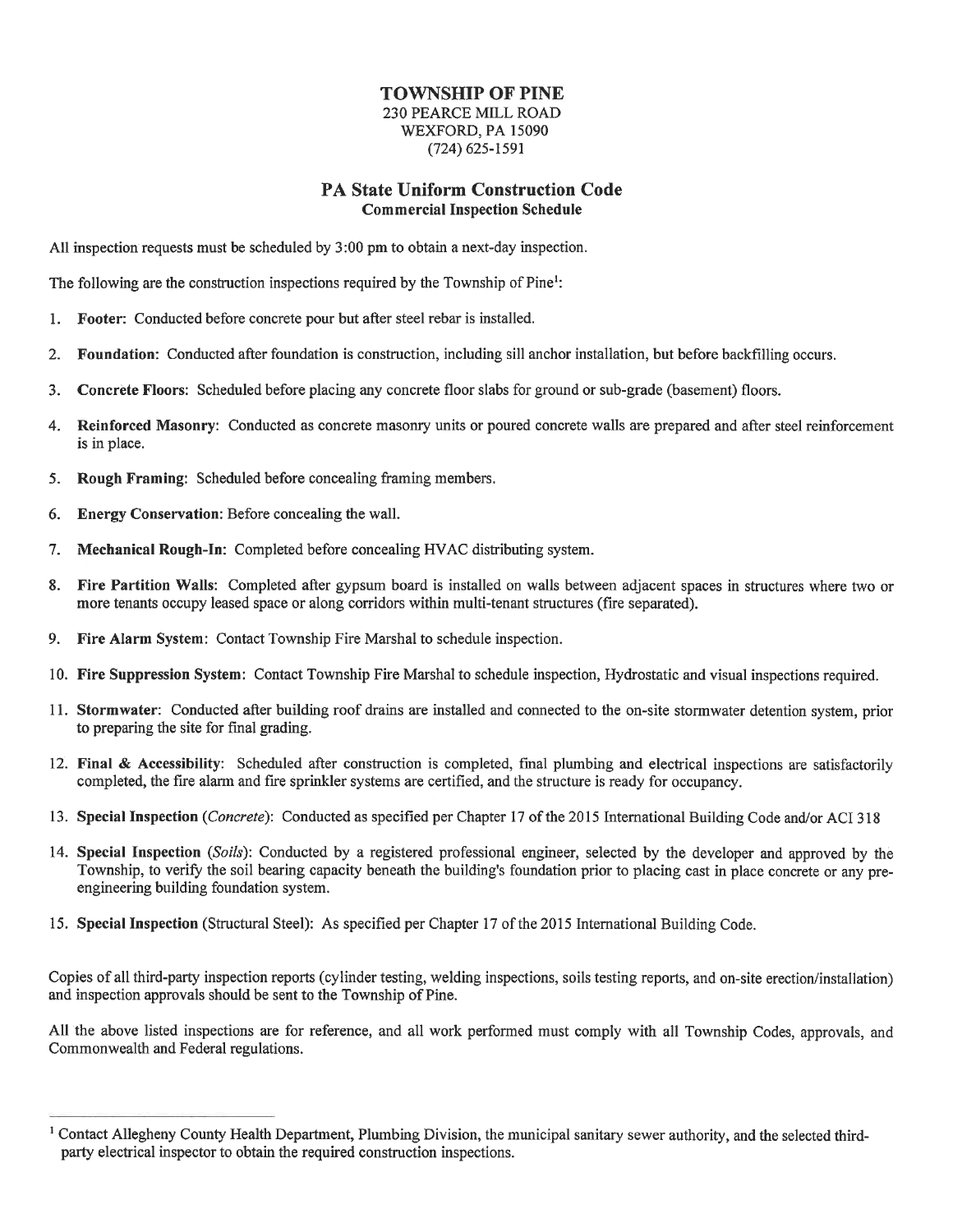

**ALLEGHENY COUNTY** 230 Pearce Mill Road, Wexford, PA 15090

*Business Tax Office Homepage* - http*://twp.pine.pa.us* 724-625-1636 Ext. 118 *Email:* [jkowalski@twp.pine.pa.us](mailto:jkowalski@twp.pine.pa.us)

# *Business Registration Requirements for Commercial Contractors*

# *Attention: Construction Managers or General Contractors-Please provide a copy of this information sheet and the Registration Form to all subcontractors*

- A commercial construction contractor, whether a construction manager, general contractor or subcontractor, must register with the Township if working on any project lasting fifteen (15) days or more.
- A commercial construction contractor operating in the Township of Pine is considered a temporary business and is subject to the Business Gross Receipts Tax (Business Privilege and/or Mercantile Tax) as described in the Township of Pine Code Chapter 128, Articles III and IV.
- Each contractor must:
	- o Complete the attached Business Registration Form and submit to the Business Tax Office prior to the commencement of work.
	- o File the Business Gross Receipts Tax Return reporting the gross receipts from the project and pay any tax due. The tax return is due no later than 40 days after completion of the project. In the case of a subcontractor, the project completion date refers to the portion of the project involving that subcontractor.
	- o General Contractors or Construction Managers must submit a list of Subcontractors on the Project, along with their contact information, with the Business Registration. At the project conclusion, they must submit a schedule of the amounts paid to all subcontractors.
	- o A Business Gross Receipts Tax Return will be sent from this office upon receipt of the Business Registration. It is the responsibility of the contractor to complete and file the tax return within 40 days of project completion. Late filings will be subject to penalty and interest charges in addition to the tax.
- Contact Jan Kowalski, Township of Pine Director of Finance, with any questions. [jkowalski@twp.pine.pa.us,](mailto:jkowalski@twp.pine.pa.us) (724) 625-1636, Ext. 118.